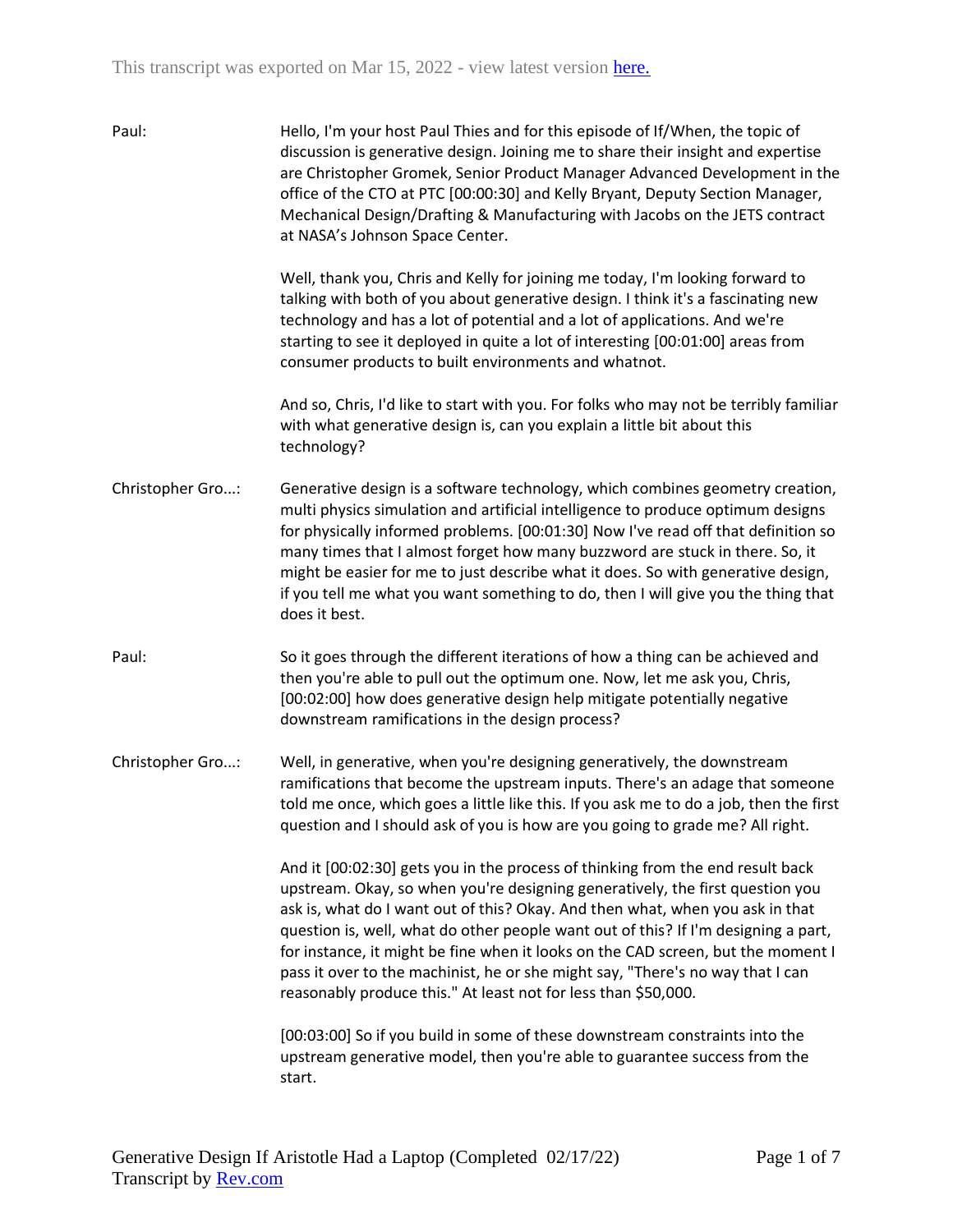| Paul:            | Interesting. So Kelly, at Jacobs part of your role is exploring the use of emerging<br>technology. And so I wanted to ask you, what initially excited you about the<br>potential of generative design and what have you discovered along the way that<br>[00:03:30] it's taken that excitement to the next level?                                                                                                                                                                                                                                                                                                        |
|------------------|--------------------------------------------------------------------------------------------------------------------------------------------------------------------------------------------------------------------------------------------------------------------------------------------------------------------------------------------------------------------------------------------------------------------------------------------------------------------------------------------------------------------------------------------------------------------------------------------------------------------------|
| Kelly Bryant:    | I'm always curious about new design technologies and how they can be<br>integrated into our design process. As mechanical designers, we tend to look at<br>past designs as tried and true examples and if it worked for that previous<br>project, it should work for this one. But a lot of times those might not be the<br>best or the most efficient designs. And another thing is, lot as we tend to make<br>small incremental [00:04:00] changes when maybe a radical design change is<br>what's needed.                                                                                                             |
|                  | And I saw the generative design technology as a tool that really would get us<br>thinking differently about the design process. We wouldn't necessarily have to<br>think in terms of rectangular or cylindrical shapes when we're designing parts.<br>And then also when designers would try to come up with different design<br>concepts, we didn't do a whole lot of them because [00:04:30] it takes time.                                                                                                                                                                                                            |
|                  | And all of our projects have time constraints. So now with the generative design<br>tool, we can set up a design perimeter and constraint. We can hit the go button,<br>we go to lunch and come back and like Chris said, then there's a lot of potential<br>design solutions there. And they may not look anything like the previous<br>designs. And so it just gives us a new way to look at things. As [00:05:00] far as<br>things that surprised me or got me really excited is that we found doing the<br>generative design process on some of our existing parts. We found that some<br>features were unnecessary. |
|                  | For example, one part, we found that there were a couple of fascinating holes<br>that weren't really necessary. And then on another assembly we found that one<br>of four fasteners weren't really needed [00:05:30] to meet the load constraints.<br>So, Hey, that's an unexpected weight reduction, cost savings and those are good<br>things.                                                                                                                                                                                                                                                                         |
| Paul:            | Yeah, absolutely. Especially in the context of aerospace and when you're trying<br>to send up in the outer space into the moon and whatnot. I can imagine weight<br>and efficiency and all those things become critical. And so you want to reduce<br>where you can. Now Chris, can you share with us some use cases of generative<br>design [00:06:00] riffing off, whether what Kelly was saying-                                                                                                                                                                                                                      |
| Christopher Gro: | Sure.                                                                                                                                                                                                                                                                                                                                                                                                                                                                                                                                                                                                                    |
| Paul:            | whether the technology's been particularly effective at reducing, cost<br>eliminated waste and improving time and efficiency.                                                                                                                                                                                                                                                                                                                                                                                                                                                                                            |
| Christopher Gro: | Well, when we're looking to start a company off onto this generative way of<br>designing, we've found that it is most impactful if you use it at either extreme of                                                                                                                                                                                                                                                                                                                                                                                                                                                       |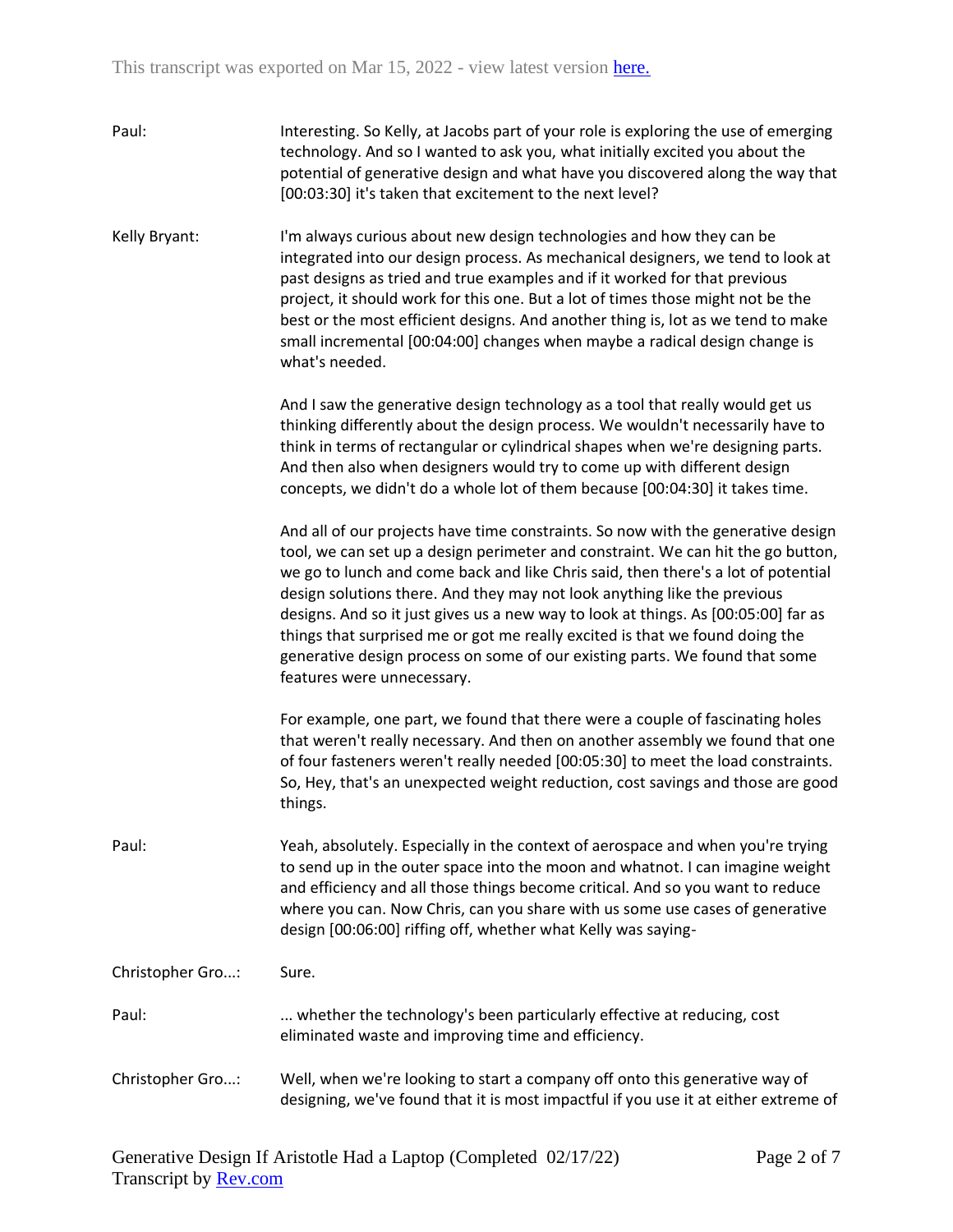a part's life cycle, meaning right up at the very start, when you've still got a clean [00:06:30] shade of paper or way at the very end, when you're looking to replace this part with something else. All right.

So for instance, with the ladder situation, we were working with the Volvo group on their super truck, two program. They were looking to overhaul the power train, take as much weight out of it and especially right over the front axle. Okay, that's where the pound per mass is really, well it has the most compounding effect. All right.

So we searched around [00:07:00] and there was this decade old front engine mount holding up this engine, hadn't been touched in almost 12 years, right now it did the job, but it was far too heavy than it really needed to be. And what was so great about that is because it has been around for a while. It was fully validated. They knew exactly what it needed to do. They had analysis and the parts designed already and we were really just one button away from redesigning that part, because you already knew everything you needed it to do.

[00:07:30] And in the end we were able to take 75% of the weight out of it. So that was a huge savings. You can only imagine what happens if they do that across the entire truck. Now on the other end of the spectrum, we were recently working with a well, an engineering services firm who was bidding on a lunar habitat design project. And before Kelly jumps in, no, they were not competing against Jacobs. All right. So we're still being friendly.

Now in that case, they had very strict requirements, all right. Across multiple physical domains. [00:08:00] And what they were trying to do was just prove feasibility so that they could bid with more confidence. All right. And using generative there on that very front end when still the requirements are negotiable. All right. But they're being asked for something very tough in a very short timeline. All right. They were able to use generative to get to a feasible solution very fast and then they could place that bid with confidence and well, hopefully we'll see him win that contract.

Paul: Very cool. Very cool. So Kelly, can you tell [00:08:30] us a little bit about the work that Jacobs is doing in partnership with PTC?

Kelly Bryant: Obviously, we're talking about generative and so there's some things that we're exploring early on design products with generative, for our customer here at JSC. We're also looking at how we can use this process with some other NASA customers that may not necessarily be at JSC [00:09:00] that have heard that we're looking at this generative product and how can we help them design some of their products. And then there's potential other Jacobs design organizations that don't have anything at all do with aerospace.

> If there's some things that we can do with some other parts of Jacobs that may enlighten them on how they could use the generative design tool to do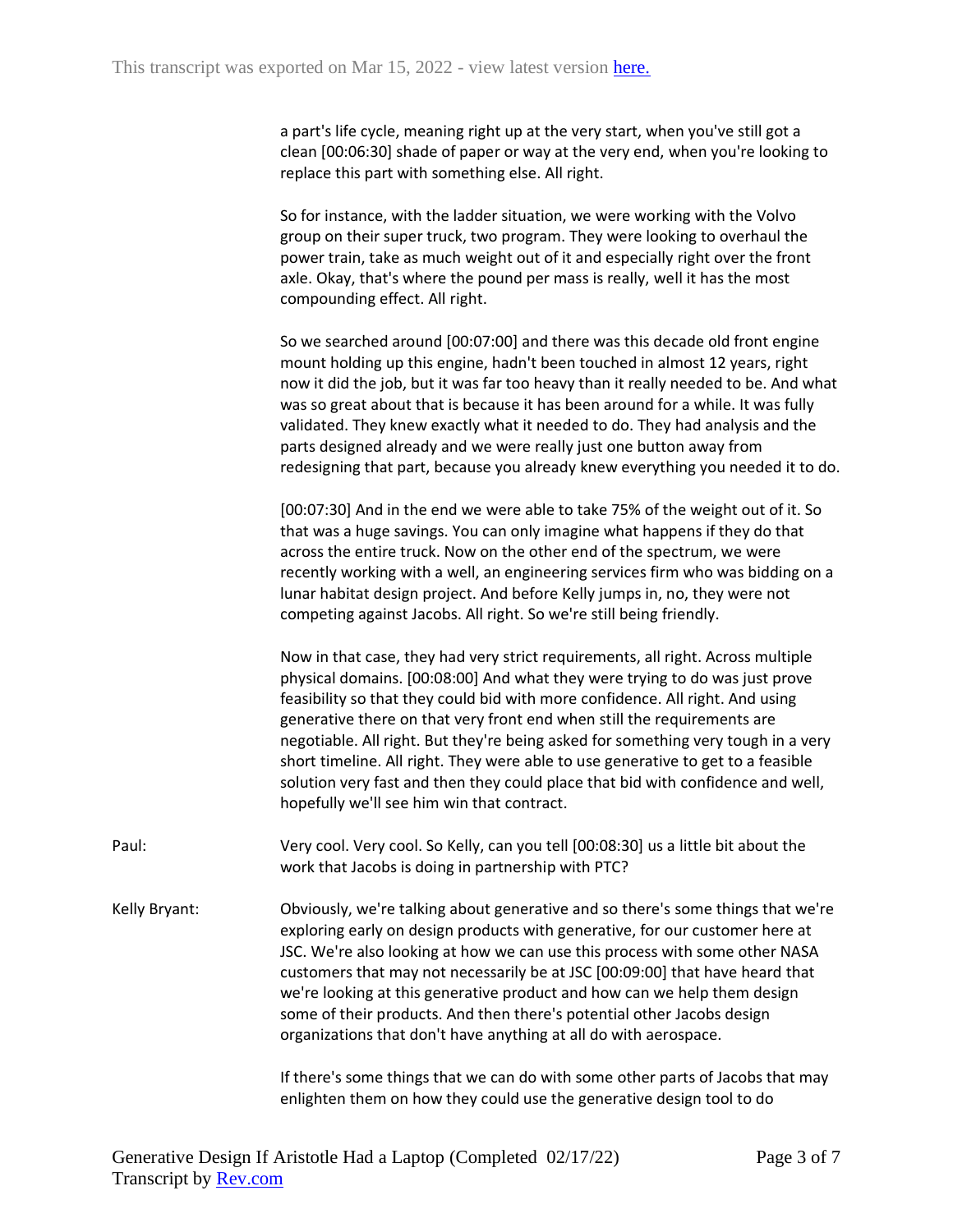whatever design that [00:09:30] they're doing, Hey, that would be great too. And we have other products that we use from PTC that aren't just the generative but the whole suite of design tools that we're using.

Paul: Yeah, and I think it's something like this, when you think about construction and engineering, I mean, they typically tend to be risk-adverse industries because obviously a lot of times you're dealing with safety and you don't want to fool around with people safety.

> [00:10:00] I had a discussion not too long ago on additive manufacturing. And I see these as complimentary technologies and Kelly we're going to talk just a moment about complimentary technologies, but additive manufacturing where it's like printing on design, 3D printing and stuff, but there's some caution there because it's you want to go with what's tried and true and what's safe, particularly when you're dealing with things that might touch on safety.

> But [00:10:30] I see something like generative design as enabling a maybe a greater freedom to innovate because you can use the technology to really explore materials, their strength, how to best deploy them, seek examples from nature and whatnot. Things that are really strong that might not occur to us in our geometric thinking, but it's like, oh, well, if you made it, more like it was a spider web as opposed to a rectangle thing.

> You can use [00:11:00] a lot far fewer materials, but it's still as strong as or more strong and so it seems like something like generative design liberates in some respects the engineer, the designer, the creator. So, Kelly at Jacobs, your role as you using a variety of digital tools in concert which iterative design so, can share a little bit about complimentary technologies that you see are particularly well adapted to [00:11:30] work with iterative design.

Kelly Bryant: One of the first ones that comes to my mind is the simulation products. We can take the resulting design out of generative when we're on a structural or a thermal analysis, make sure that that assembly's going to meet the design specs. And then with the simulation live product, we get instant results to help us refine that part.

> And it's certainly a lot quicker than to run [00:12:00] a digital analysis than to build a physical prototype and then test it and then especially if you want to run multiple iterations of a design that takes a lot of time and money. Another technology is designed for manufacturability software.

This product we can upload our Creo design model, we can quickly identify and eliminate any features that are either expensive or [00:12:30] impossible to manufacture like Chris had mention before and if we can eliminate these manufacturing issues early in the design process, then we'll improve the profitability, we'll make a more robust design, all that stuff costs a lot more money downstream than it does upstream.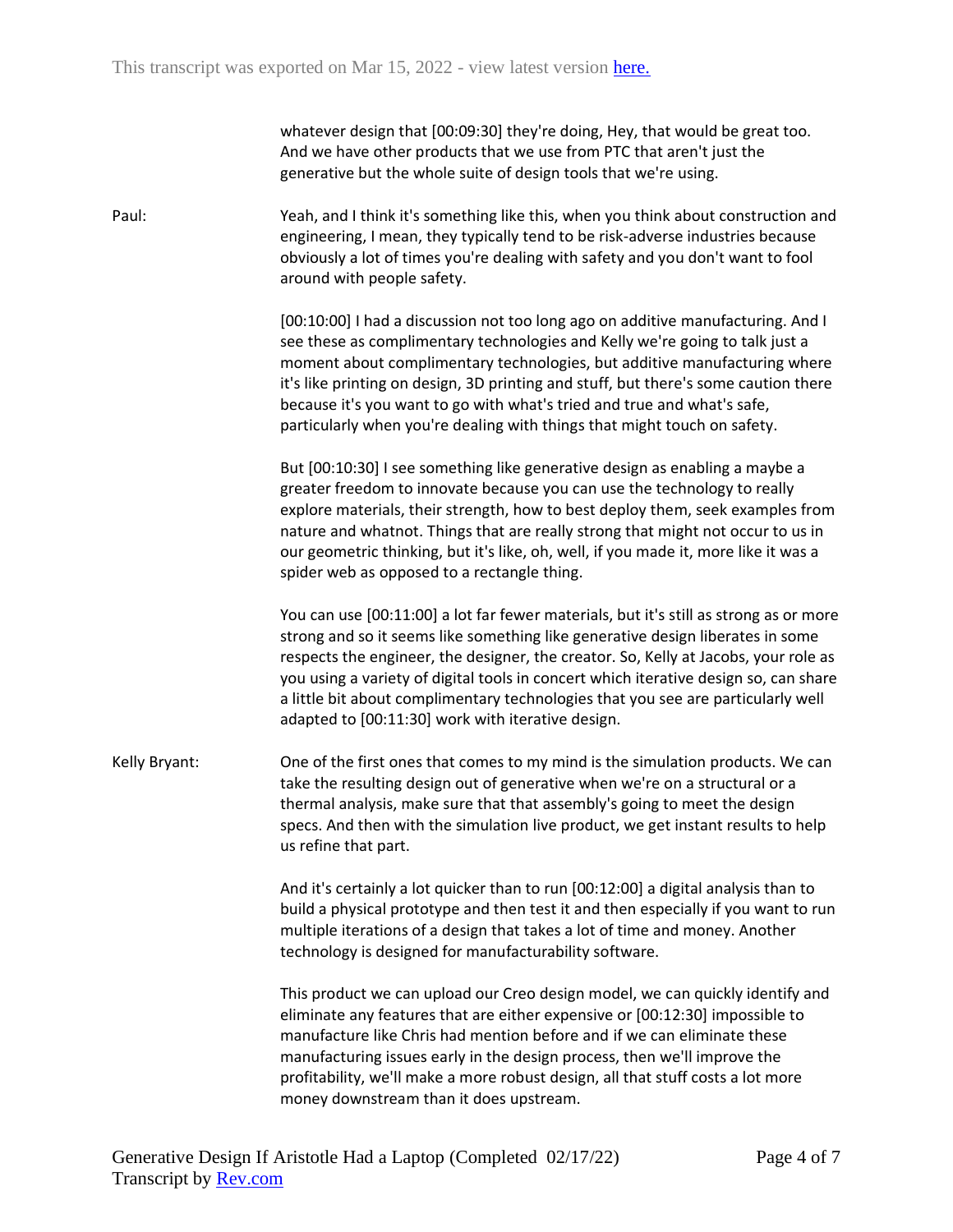|                  | And then also with generative design, it can and help you look at how you want<br>to build that part, whether you want to build it with traditional manufacturing<br>[00:13:00] or additive manufacturing. What materials do you want to try? You<br>could set it up to run a whole bunch of different materials and then get your<br>manufacturability analysis and make your decision from that.                                                                                                                                                                                                                                                                       |
|------------------|--------------------------------------------------------------------------------------------------------------------------------------------------------------------------------------------------------------------------------------------------------------------------------------------------------------------------------------------------------------------------------------------------------------------------------------------------------------------------------------------------------------------------------------------------------------------------------------------------------------------------------------------------------------------------|
|                  | You've already mentioned additive manufacturing is a complimentary<br>technology and it's certainly been a big game changer and I think every year it's<br>just going to become more and more prevalent. You think back at the beginning<br>of rapid prototypes, [00:13:30] they were expensive, they were fragile, they<br>could help you get the look and feel of the part, but you couldn't really do<br>anything with them.                                                                                                                                                                                                                                          |
|                  | Technology progressed. We started able to build assemblies with them, we used<br>them for testing and now you can use additive manufactured parts for<br>production. NASA's even tested some 3D printed rocket engine parts. So-                                                                                                                                                                                                                                                                                                                                                                                                                                         |
| Paul:            | Wow.                                                                                                                                                                                                                                                                                                                                                                                                                                                                                                                                                                                                                                                                     |
| Kelly Bryant:    | there's all kind of opportunities that you have there. And then I guess<br>[00:14:00] the thing that ties all of these different technologies together is the<br>PLM system, product lifecycle management. You design your part, you save it to<br>the PLM database. Everyone on your team has access to single source of truth.<br>You don't have to email the files. You don't have to save them to a shared file<br>system. Everyone has early access to those things and even your manufacturing<br>team can look at the design earlier [00:14:30] in the process and say, "Hey, let<br>me give you a little bit feedback on that part and maybe we can improve it." |
| Paul:            | Wow. Very cool. Very cool. So, Chris, where do you see generative design<br>technology headed in the next several years? What's on the horizon?                                                                                                                                                                                                                                                                                                                                                                                                                                                                                                                          |
| Christopher Gro: | Well and that's a question that I think of a lot. So, I got a lot of ideas actually<br>where we go. First and this is the grand vision is that I see OEMs and [00:15:00]<br>service firms much like Jacobs using generative to democratize their expertise<br>and make custom designs as easily as choosing your t-shirt size off of Amazon.                                                                                                                                                                                                                                                                                                                             |
|                  | I see the tools themselves expanding beyond just providing specs for the best<br>new design for the job to determining the best you can possibly do with<br>whatever parts you happen to have on hand. And lastly, this is maybe a personal<br>hope is that I see engineers using generative, not only to [00:15:30] solve<br>problems more if efficiently, but to think more clearly about the problems that<br>they choose to solve.                                                                                                                                                                                                                                   |
| Paul:            | Interesting. Interesting. And now Kelly, let's close our discussion today with<br>discussing what this impact of this technology means on the role of the engineer<br>as Chris was alluding to how do you see this technology impacting the engineer                                                                                                                                                                                                                                                                                                                                                                                                                     |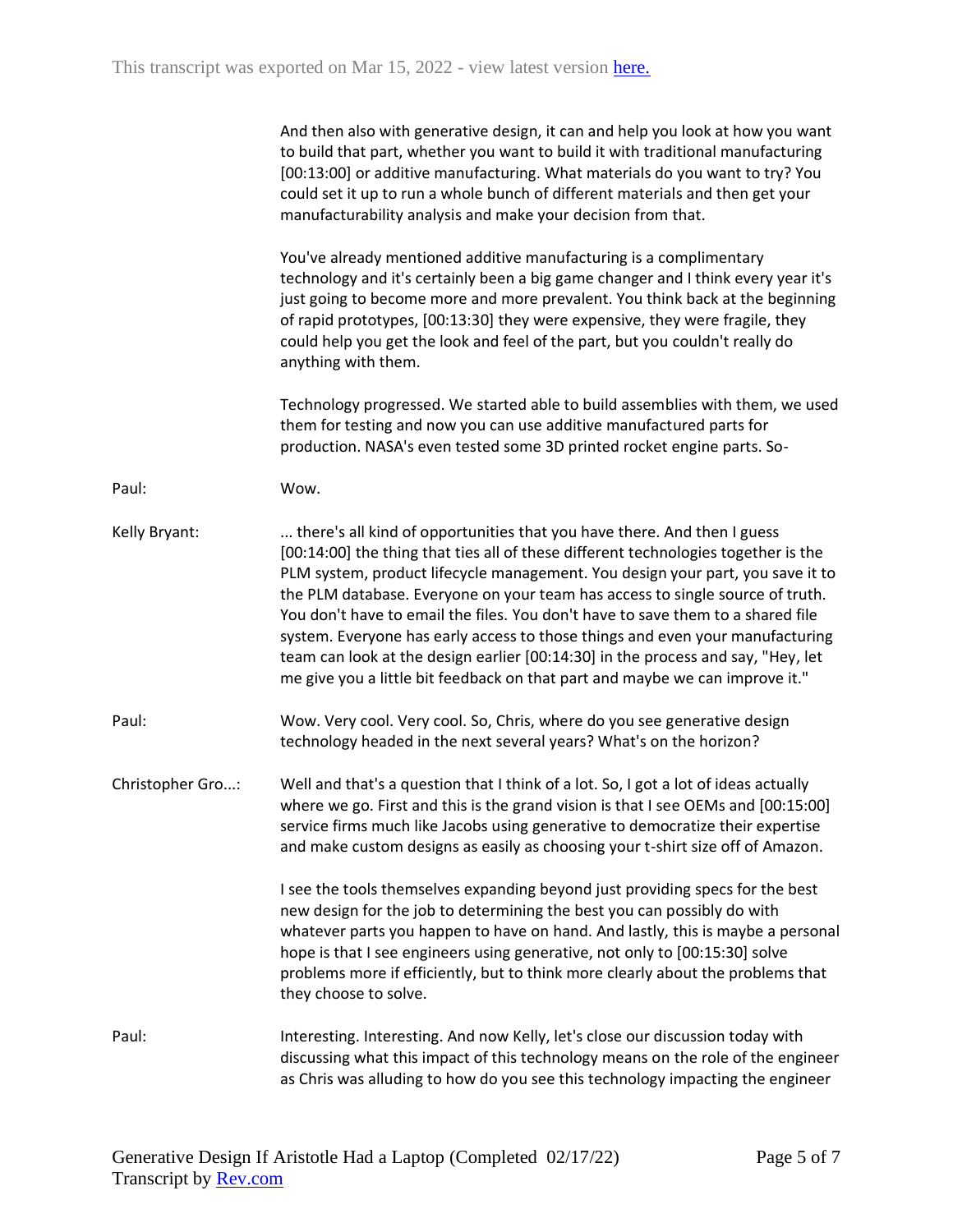and the design process, and what do you think it will mean for engineers now and in the [00:16:00] future?

Kelly Bryant: I really believe that it'll allow the design engineer to have more freedom, to explore more design concepts and in a quicker fashion. It'll allow to your development time, it'll reduce your expenses. If you have more design options, you're more likely to find the one that best suits your requirements. And then the other thing that I see is that I hope this technology can help young engineers [00:16:30] produce better designs in fewer iterations.

> The young engineer doesn't have a lot of design experience to look back on. And so with this technology like what Chris was alluding to, you can let that machine, guide you in that design exploration. And maybe instead of just two or three design options in your given timeframe, maybe you could have 20 to choose from. And you can choose different [00:17:00] materials, different manufacturing methods.

> And so you could easily see the cost differential of using aluminum or steel and additive versus traditional manufacturing processes. So, I think there's a lot of opportunities and it's pretty exciting. And for the young design engineers, I think it'll be a big boon for them.

- Paul: That's interesting. It's like a, it's having, I [00:17:30] don't want to necessarily say the best teacher, but definitely like a world class teacher guiding you along the way because as it's feeding you optimized solutions, materials, designs, whatnot, you're learning from that as well. So it's changing how you're thinking, how you're approaching problem solving as an engineer and-
- Kelly Bryant: Sure.
- Paul: ... cause as in, I'm sure older engineers, they look back along their career, unlike what they have learned works along [00:18:00] the way. And this has the chance I think to exponentially change that because now it's, like you just said, you go from looking at two to three options to 20 options. So it really broadens your horizons or at least has that potential so.
- Kelly Bryant: Right. And I also see that there's a way that we could tie design rules into this so that, a young engineer that doesn't know all these specific rules, [00:18:30] like these screws can't be too close to the edge of the part and different things like that. You tie those rules in with generative and it does all that stuff for you.
- Paul: Well, Chris and Kelly, I want to thank you both so much for joining me today and sharing your insights on generative design. I think it's really fast. I think we're going to see its fingerprints more and more on a lot of aspects of our life. And I'm really excited as well to see [00:19:00] how it's going to impact our lunar Martian missions and the work that we do in the years ahead. So thank you both very much for sharing your time with me today.